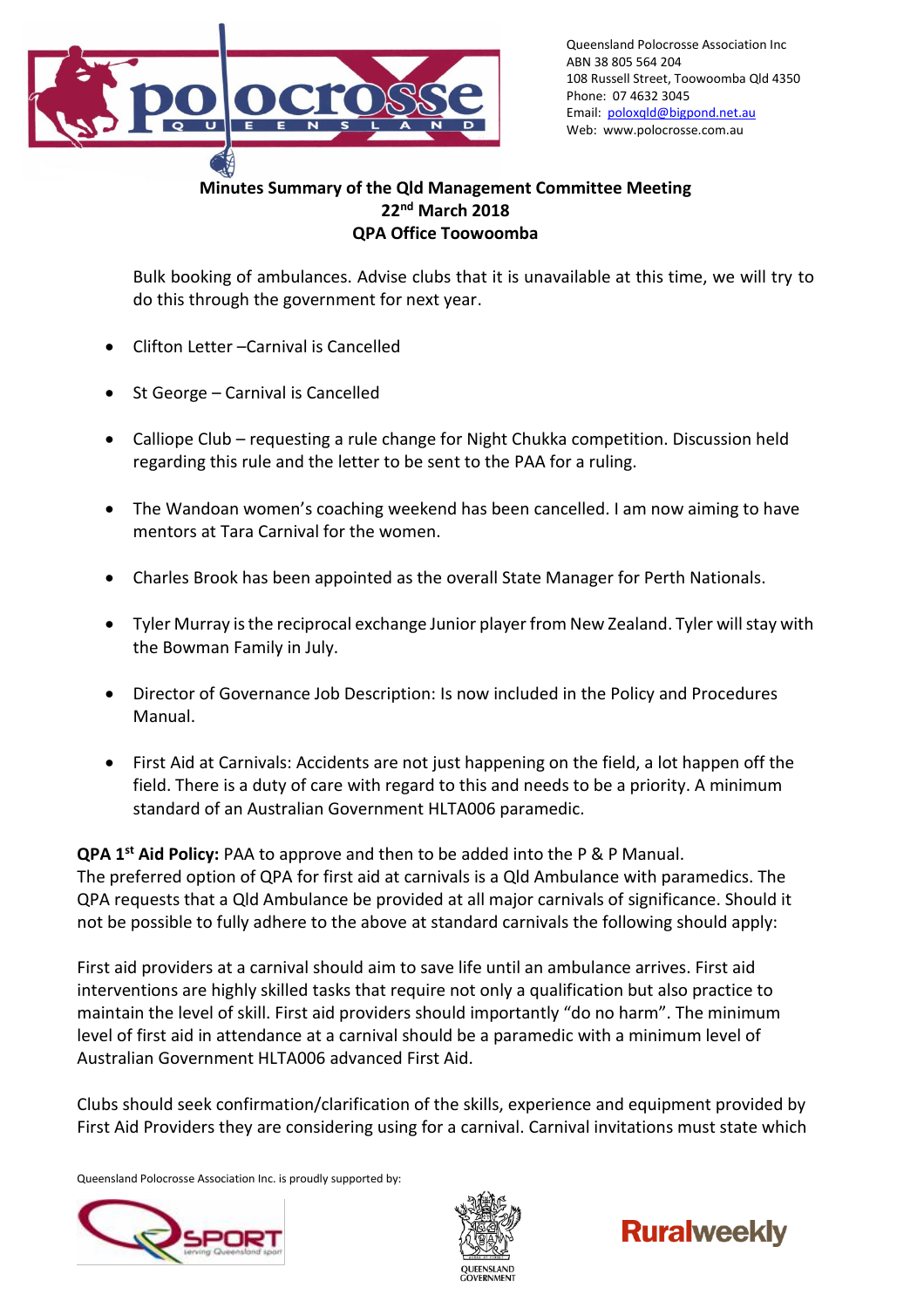

Queensland Polocrosse Association Inc ABN 38 805 564 204 108 Russell Street, Toowoomba QLD 4350 PO Box 1875, Toowoomba QLD 4350 Phone: 07 4632 3045 Fax: 07 4632 1040 Email: [poloxqld@bigpond.net.au](mailto:poloxqld@bigpond.net.au) Web: www.polocrosse.com.au

First Aid Organisation is attending. The chief umpire is responsible for ensuring that the approved medical assistance is in attendance prior to play.

There is to be no reference to an "Ambulance Fee" on carnival invitations, "Player Fee" may be used.

First aid providers and vehicle to be on the grounds for all days of the event before play commences till it ceases.

QPA to pay the First Aid Provider costs at trial and representative practice events. Policy Moved by: Louie Raiteri Seconded: James Bredhauer Carried

- State and Zone chief umpires to hold more player meetings at carnivals and it is now a requirement that at least the team captain and one other player must attend these meetings. Preference will be for all players and umpires to attend. The 1<sup>st</sup> of these meetings will be at Chinchilla on Saturday morning. Wanting to tidy up game, eg: tape hanging off helmets, clubs not attending the player meetings, presentation of horse and rider.
- Director of the Queensland Player Grades. Penny Kelly nominated James Bredhauer to be the Director of Players Grades. Seconded: Terry Kerr. Position accepted Carried
- Behind the Goal Post Magazine, Wall Calendar and pocket calendar will be produced and sent out pre-Christmas.
- Meeting minutes distribution: The Queensland Polocrosse Association Inc. Management Committee agree to the following procedure for the meeting minutes. The Queensland Polocrosse Association Inc. Management Committee meeting minutes will not be sent out to clubs until they have been ratified. This will be done in a reasonable time frame following the meeting. The minutes displayed on the website will now be done in dot point form, of relevant information and changes. The same control of the Mall in favour. Carried
- PAA AGM 19 & 20 May to be held in Brisbane.
- 2019 Calendar: Clubs need to put in carnival dates as we are still missing some.
- Sister Club still waiting on PAA approval.
- Carr Farming as the 2018 sponsors of the Queensland Barastoc teams.
- QPA Challenge in 2019 will replace the Zone Championships. Information will be distributed later in the year.
- Youth Coaching camps will be at Eulo, Capella & Stanley Rivers on the  $12^{th}$  &  $13^{th}$  July, 2018
- All Nationals players have Raffle tickets to sell to help raise money for all players.